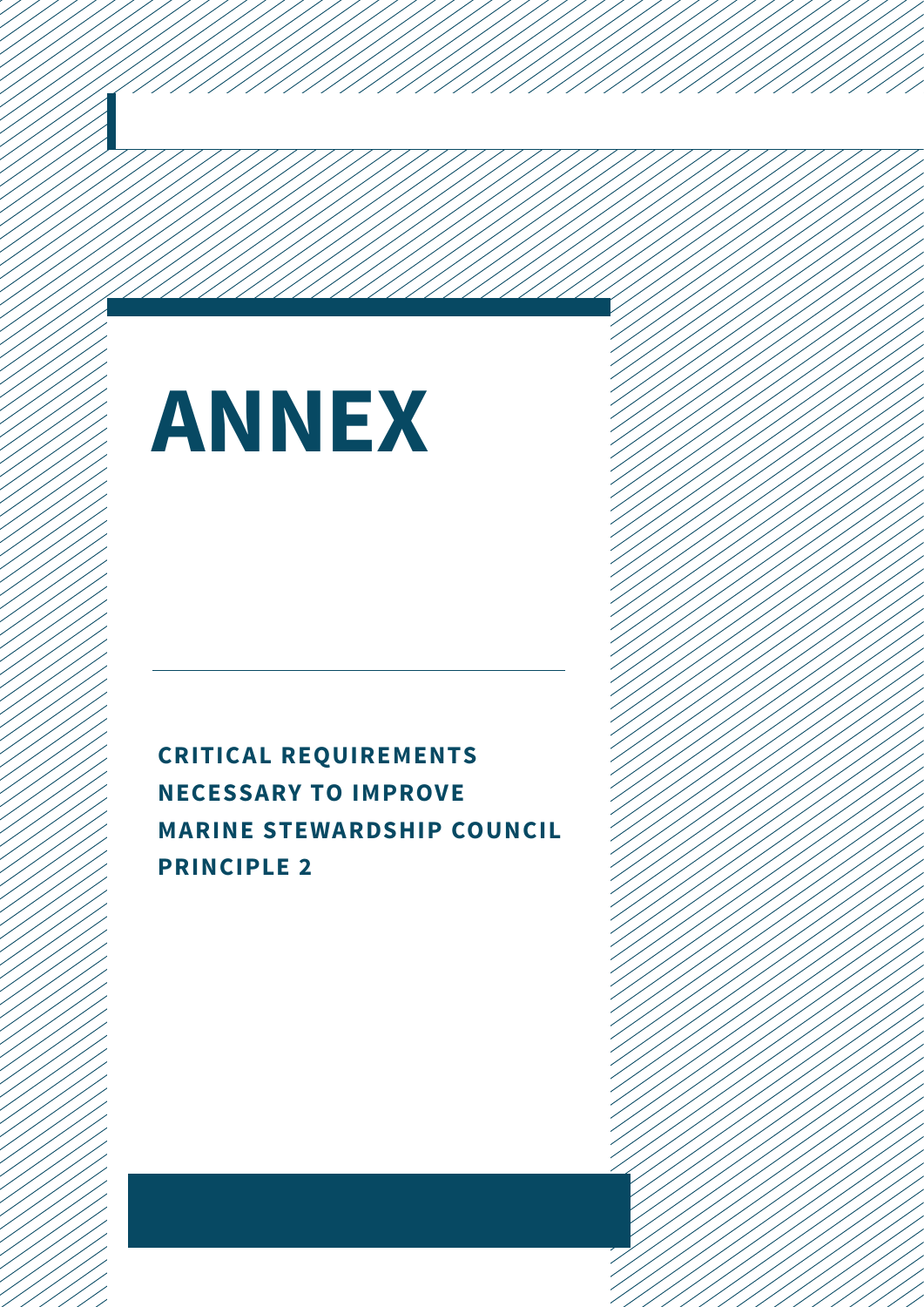



#### **CRITICAL REQUIREMENTS TO IMPROVE mARINE STEWARDSHIP COUNCIL PRINCIPLE 2**

These required improvements emerge from research and analysis undertaken by non-government organizations and academics focused on marine conservation and seafood certification and are aimed at improving Principle 2 of the MSC Standard. They stem from our involvement as stakeholders in a range of MSC certifications, which have given rise to concerns with the MSC Standard and its application.

*To uphold the scientific rigour, transparency, and original intent of the MSC label, the undersigned organisations and individuals call on the MSC to initiate the following critical improvements to P2 of the "MSC Certification Standard" and the "Process of Certification" for urgent implementation by the end of 2018 at latest.*

#### **1. To ensure that the full ecological impacts of a certified fishery are assessed and improved and fisheries are not wasteful of marine lives and resources:**

**1.1** Cumulative impacts of all MSC fisheries and non-MSC fisheries on all species caught (including main and minor bycatch and retained species) shall always be assessed when considering impact, mortality, and whether a fishery is hindering recovery. Regardless of national or international catch limits, cumulative impacts on all "Endangered, Threatened, or Protected" (ETP) species and on all IUCN 'Threatened'<sup>1</sup> species (even when below 2% of the catch) shall be fully assessed applying a precautionary approach and using the best available science.

**1.2** A fishery shall not enter assessment if unwanted bycatch levels of retained and discarded fish species exceed a predetermined, risk based maximum percentage of the Unit of Assessment (UoA) by weight.

**1.3** Certified fisheries shall demonstrate progressive reduction of unwanted bycatch and discards towards a zero goal. This applies especially but not exclusively to marine mammals and ETP species. Annual Surveillance Audits shall

demonstrate robustly that mitigation measures have resulted in a reduction of unwanted bycatch levels as agreed during the setting of certification conditions.

**1.4** Fisheries that deliberately target marine mammals or ETP species as a direct fishery or as a means to locate other species (i.e. the encirclement of cetaceans or whale sharks to locate tuna) must not be allowed to enter the certification process.

**1.5** Shark finning precludes a fishery from entering the certification process. Before certification, fisheries that interact with sharks shall have in place a 'fins naturally attached' policy with no exceptions and must provide proof of implementation.

#### **2. To ensure that the entirety of the certified fishery methods, gear, and catch are sustainable and that all "main species" of a catch are managed equally to the target species:**

**2.1** The majority of fishing techniques in a UoA must be assessed for certification. Before recertification MSC fisheries shall demonstrate that all remaining fishing techniques have improved to the Standard.

<sup>1. &</sup>quot;Threatened" according to IUCN Red List of Threatened Species comprises "Critically Endangered", "Endangered", and "Vulnerable" species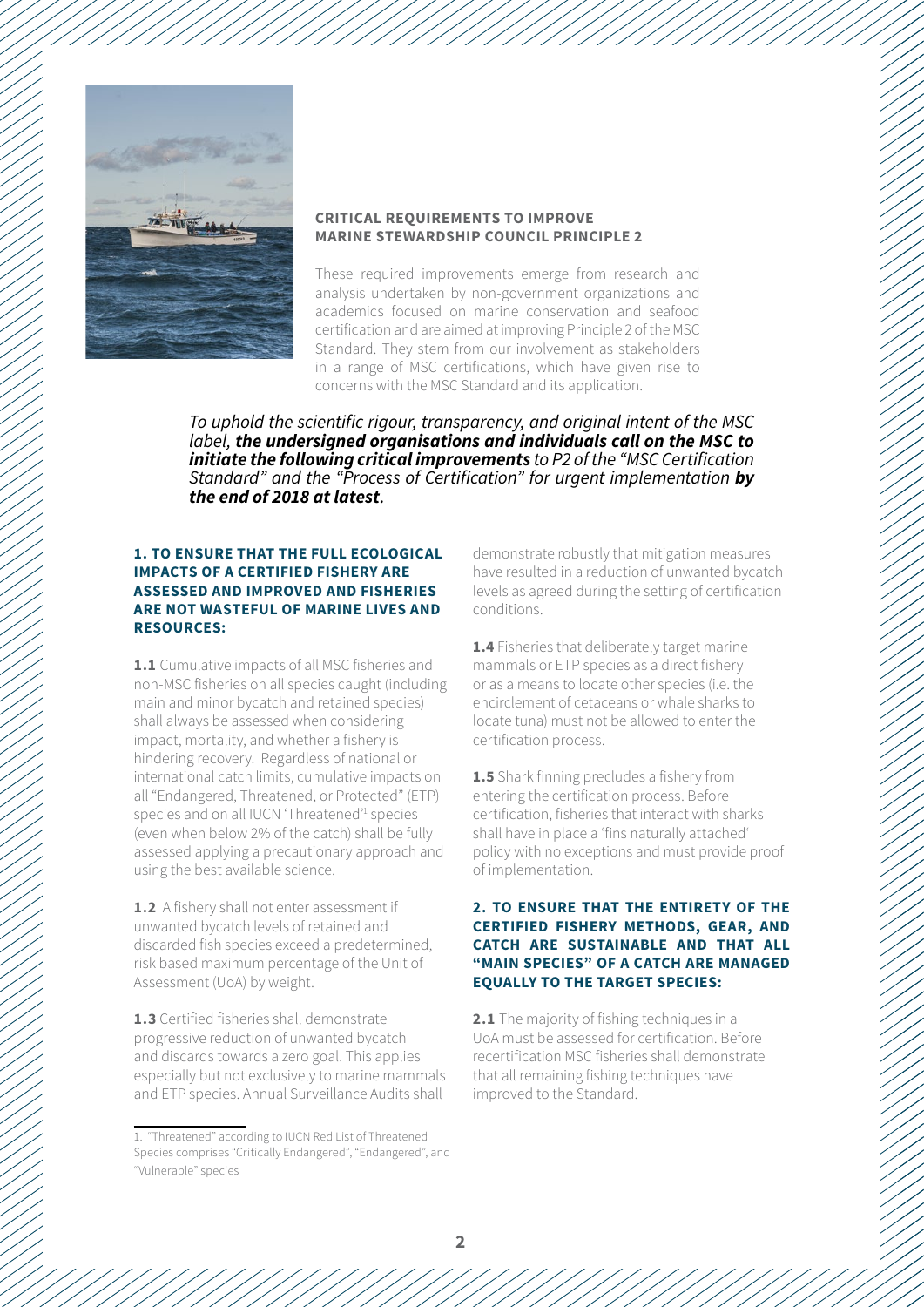**2.2** All species identified as "main" in a fishery during certification whether target, retained, discarded, or unwanted bycatch species shall meet the Principle 1 management standard.

**2.3** For target species and all species identified as "main" (> 5% of total catch, or > 2% if the species is less resilient) overfishing (F > Fmsy) is forbidden. If fishing mortality exceeds the maximum sustainable yield the certification shall then be suspended immediately.

#### **3. To ensure that MSC certified fisheries do not destroy seafloor biodiversity, and that the MSC Standard is consistent with internationally accepted fisheries management standards, certified fisheries should be required to:**

**3.1** Bottom fisheries taking place in areas where Vulnerable Marine Ecosystem (VMEs) are known or likely to occur must not be allowed to enter certification process.

**3.2** All benthic habitat impacts of a certified fishery should be reversible within a timeframe of < 10 years and recovery rates be well understood. To avoid and mitigate 'significant adverse impacts', at least 50% of the habitat type in a region should not be impacted (area closure) by either MSC fisheries or other non-MSC fisheries in the area.

#### **4. To ensure that the sustainability claim of MSC certified fisheries is evidence based and transparent with the data used for decision making in assessment and audit of fisheries:**

**4.1** Prior to entering assessment, the extent and quality of data on retained and discarded catch and incidental bycatch must be defined using a transparent, risk-based approach informed by scientific advice, taking into consideration inter alia gear type, species and catch size.

**4.2** Upon request, all registered stakeholders must be provided access to AIS/VMS data (if in use by the fishery) and to all electronic/human observer data (including raw data) of the fishery. This should be available at time of site visits or publication of the desk review report (in new simplification process) or, at the latest, by the time of publication of the Public Certification Draft Report (PCDR).

#### **5. To ensure that condition-based certification is resolved prior to recertification:**

**5.1** Conditions closed at surveillance audits should have an option, upon request, for peer review and stakeholder involvement, to ensure impartiality. There currently remains no mechanism to object to or review CAB decisions published in Annual Surveillance Audit Reports. This must be changed.

**5.2** All conditions must be fulfilled during the certification period in order for a fishery to be eligible for recertification.

#### **6. To ensure that the certification assessment and audit process are impartial:**

Assessments and audits of fisheries against the MSC Standard need to be performed by impartial CABs who shall adhere to the precautionary principle. To avoid real or perceived conflict of interest CABs shall neither be selected nor paid directly by the fishery being assessed.

#### **7. The MSC must proactively uphold the scientific rigour and goals of the program:**

The MSC must be more proactive and engaged in reviewing and the quality control of the process, substance, and outcome of assessments. In cases where there is an obvious, urgent problem (i.e. scientific warnings on habitat concerns, ETP issues) the MSC shall be more proactive and engaged in ensuring that the issues are resolved in a timely manner or otherwise certification has to be denied or suspended.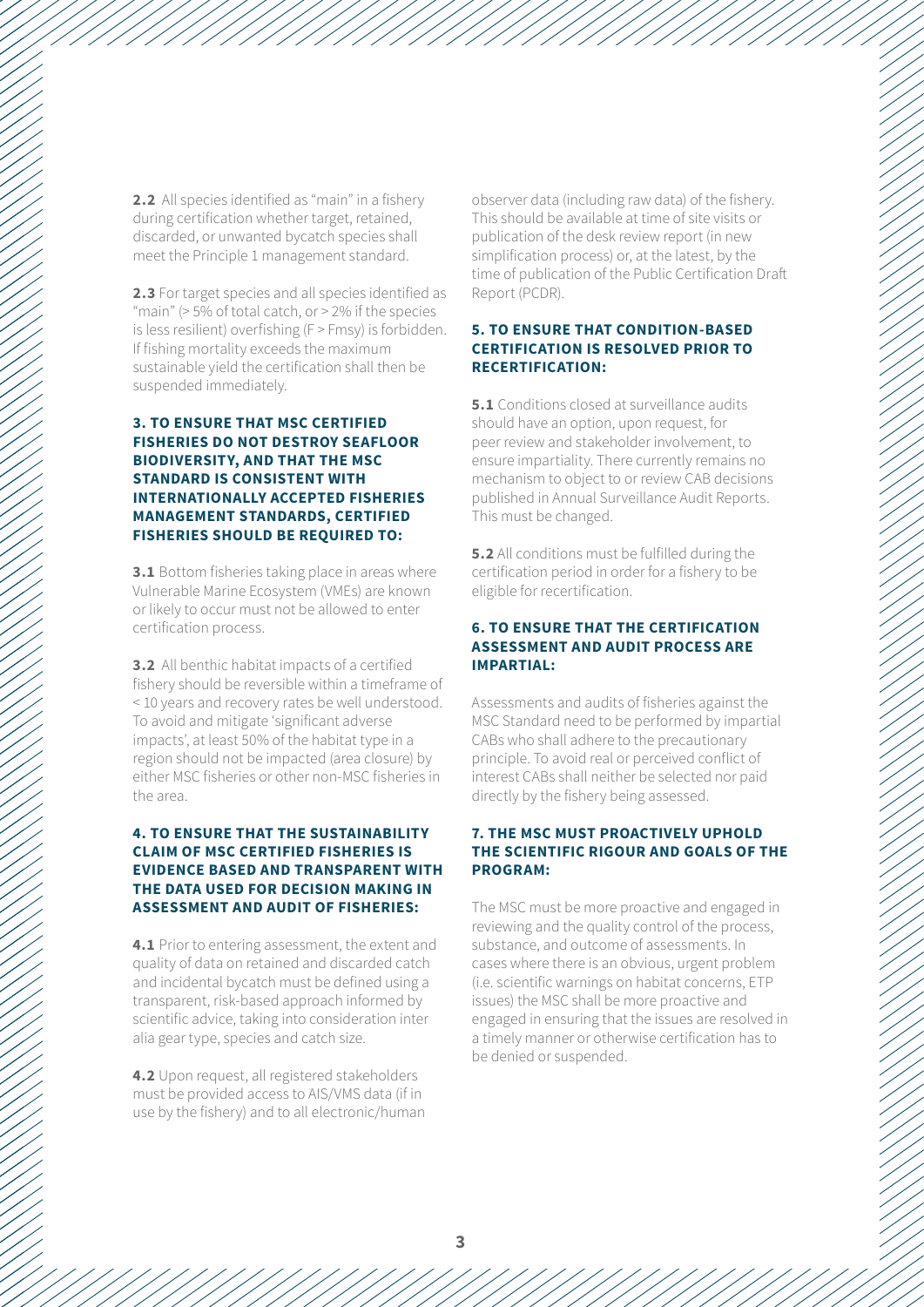## **Examples:**

**These MSC certified fisheries have been widely controversial and considered unsustainable by many stakeholders. thEY demonstrate the imperative for the changes called for above:**

#### **New Zealand bottom and mid water trawl hoki fishery**

#### [https://fisheries.msc.org/en/fisheries/new](https://fisheries.msc.org/en/fisheries/new-zealand-hoki/%40%40assessments)[zealand-hoki/@@assessments](https://fisheries.msc.org/en/fisheries/new-zealand-hoki/%40%40assessments)

MSC certification of the New Zealand hoki fishery has been a highly controversial since the first assessment process in 2001. Despite being re-certified by MSC twice since, the hoki fishery has ongoing and increasing levels of bycatch of Salvin's albatross in the trawl nets at a level that is likely to be preventing populations from recovering and may be causing further decline. While there have been improvements to the fishery over the years these have been insufficient to ensure the certified fishery is not negatively impacting threatened and protected species. The Salvin's albatross is endemic to New Zealand and was listed by the country as 'critically endangered' in 2013. The risk from the hoki trawl fishery has been assessed as 'high risk'. The estimated capture of all seabirds from observed data in the hoki fishery has continued to increase over the last few years, when it should be declining if effective management interventions were being implemented. An increase in net captures in the hoki fishery makes it the main cause of death for seabirds, although seabirds are also killed by striking warp lines. On top of this, the species is also impacted by the long line fishery targeting ling, which is also MSC certified. The combined impact of these trawl and longline MSC certified fisheries, and likely also the individual impact of the hoki fishery alone, are likely to be preventing the recovery of this critically endangered albatross.



#### **North Sea dredge and bottom trawl fisheries cumulative impact**

[https://fisheries.msc.org/en/fisheries/north-sea](https://fisheries.msc.org/en/fisheries/north-sea-brown-shrimp)[brown-shrimp](https://fisheries.msc.org/en/fisheries/north-sea-brown-shrimp)

[https://fisheries.msc.org/en/fisheries/dfpo](https://fisheries.msc.org/en/fisheries/dfpo-denmark-north-sea-plaice/%40%40view)[denmark-north-sea-plaice/@@view](https://fisheries.msc.org/en/fisheries/dfpo-denmark-north-sea-plaice/%40%40view)

In assessment: Joint demersal fisheries in the North Sea and adjacent waters: [https://fisheries.msc.org/en/fisheries/joint](https://fisheries.msc.org/en/fisheries/joint-demersal-fisheries-in-the-north-sea-and-adjacent-waters/%40%40view)[demersal-fisheries-in-the-north-sea-and](https://fisheries.msc.org/en/fisheries/joint-demersal-fisheries-in-the-north-sea-and-adjacent-waters/%40%40view)adiacent-waters/@@view

In the North Sea, mpre than 25 fisheries with together more than 1000 vessels that operate with dredges or bottom trawls are already MSC certified. These fisheries target species including mussels, cockles, shrimps, flatfish and whitefish (e.g. cod, haddock, saithe). Dredge and bottom trawling are forms of fishing, practiced worldwide, that involve dragging nets along the seafloor. Heavy equipment is used to hold the net open and, in some cases, designed to actively bulldoze the seafloor. For the North Sea, an ecosystem model showed that the bottom trawl fleet reduced benthic biomass and production by 56% and 21%, respectively, compared with an unfished situation. In particular, the biomass and production of benthic infauna and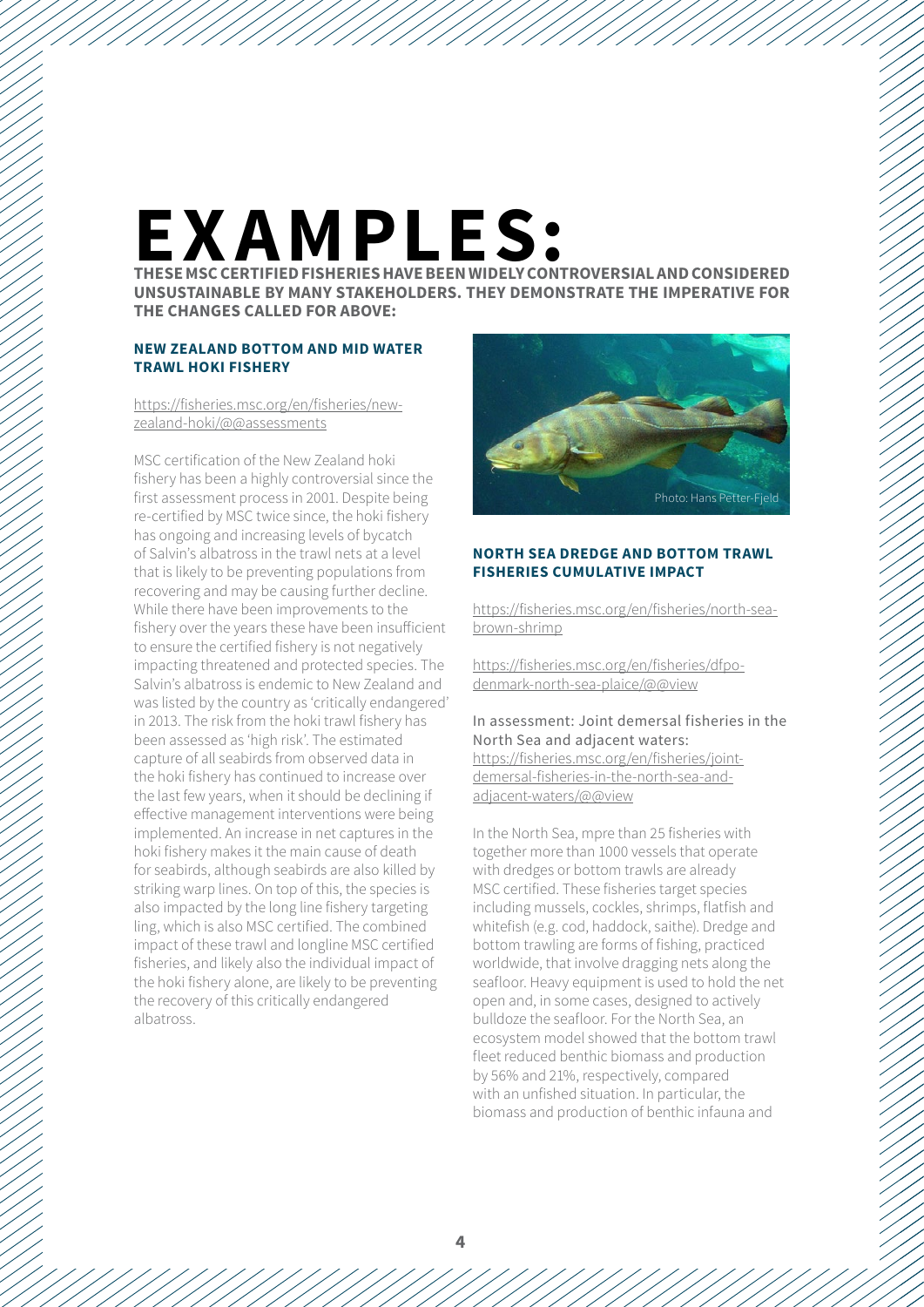epifauna has been reduced dramatically. As the importance of the seafloor came to be recognized, the European Union agreed to establish an ecologically coherent network of well managed marine protected areas (MPAs). It was hoped the MSC certification process would support and accelerate the critically needed protection and areas for recovery. Instead many of the MSC certified fleets continue operate in core zones of MPAs and have an enormous cumulative trawl footprint. As well, many of the MPAs that are being fished in by MSC certified bottom fisheries have no comprehensive management plans in place yet. Through two objection processes to MSC certifications, "site agreements" with two MSC fisheries (Limfjord Blue mussel and North Sea Brown shrimp) were negotiated. However, these two site agreements as well as the other fisheries that voluntarily stopped fishing in the most sensitive areas of some MPAs (e.g. Ekofish Group, Osprey Trawlers, Denmark cold water prawn) now have a competitive disadvantage compared to the other MSC certified fleets that continue to fish in the same areas. The MSC has not required other MSC overlapping MSC fisheries follow the same closures.

#### **North West Atlantic Canada pelagic longline swordfish fishery**

[https://fisheries.msc.org/en/fisheries/north-west](https://fisheries.msc.org/en/fisheries/north-west-atlantic-canada-longline-swordfish/%40%40view)[atlantic-canada-longline-swordfish/@@view](https://fisheries.msc.org/en/fisheries/north-west-atlantic-canada-longline-swordfish/%40%40view)

The North West Atlantic pelagic longline fishery for swordfish was certified in 2011 after a lengthy objection process and recertified in 2017. Pelagic longline gear is a line up to 50km long with between 1000 – 1500 baited hooks floated near the surface of the ocean. While targeting swordfish, the fishery hooks many other endangered and threatened species. To land about 20 000 swordfish, the fishery catches more than 100 000 blue sharks per year that are not kept – the blues are cut off the line with a 30% rate of death. The fishery also catches up to 1200 endangered loggerhead sea turtles a year, cutting them off the line with varying degrees of injury. Lack of full information on the numbers and health of the turtles has been identified as a threat to population recovery and management for many years, however the MSC process has not required any increase to the 5-10% of trips observed or that the fishery participate in research. The short fin mako shark that a new science assessment has shown to be at critical population levels as well as the endangered porbeagle shark continue to be caught in the fishery. The few measures that have been introduced by the fishery has not decreased the numbers of these endangered animals being hooked. MSC certification does not require this fishery to reduce the disproportionate amount of 'unwanted non-target' animals.



#### **NFA Norwegian lumpfish gillnet fishery**

[https://fisheries.msc.org/en/fisheries/nfa](https://fisheries.msc.org/en/fisheries/nfa-norwegian-%20ling-tusk-%20and-nfa-%20norwegian-lumpfish/%40%40view)[norwegian- ling-tusk- and-nfa- norwegian](https://fisheries.msc.org/en/fisheries/nfa-norwegian-%20ling-tusk-%20and-nfa-%20norwegian-lumpfish/%40%40view)[lumpfish/@@view](https://fisheries.msc.org/en/fisheries/nfa-norwegian-%20ling-tusk-%20and-nfa-%20norwegian-lumpfish/%40%40view)

The NFA gillnet fishery for lumpfish takes place close to the Norwegian shoreline in the three most northern counties of Norway: Nordland, Troms and Finnmark and was certified in October 2017. The fishery targets egg carrying female lumpfish at their spawning sites on the coast and in the fjords during spring. The fish are gutted, the roe (eggs) extracted and the carcasses to a large extent discarded at sea. This means that up to 85% of the caught biomass is wasted although lumpfish meat is suitable for human consumption. Additionally, based on scientific research and experience of similar fisheries, there is concern that there is significant negative impacts on larger animals like shark, rays, marine mammals and diving seabirds that can become entangled in the nets. The fishery passed MSC certification,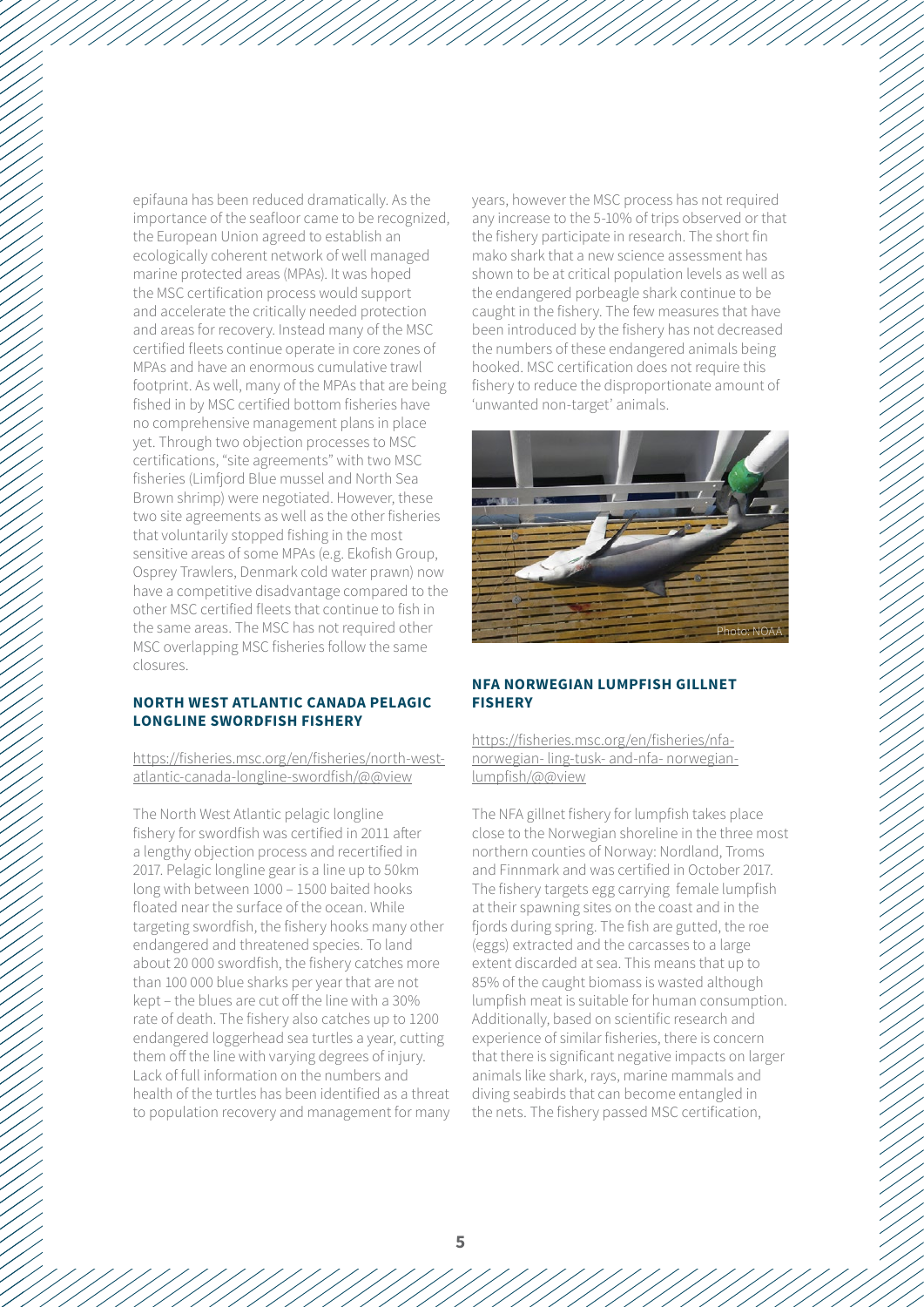however, since there are no actual records of seabird and marine mammal bycatch in this lumpfish fishery because mandatory reporting does not apply to the smaller vessels (< 11m) in Norway. A very similar fishery (ISF Icelandic lumpfish) was recently suspended from MSC certification (December 2017) due to improved data collection of marine mammals and seabirds bycatch that showed unacceptable levels.



#### **Maine and Eastern Canadian crab and lobster trap/pot fisheries**

[https://fisheries.msc.org/en/fisheries/gulf-of-st](https://fisheries.msc.org/en/fisheries/gulf-of-st-lawrence-snow-crab-trap/%40%40view)[lawrence-snow-crab-trap/@@view](https://fisheries.msc.org/en/fisheries/gulf-of-st-lawrence-snow-crab-trap/%40%40view)

[https://fisheries.msc.org/en/fisheries/gulf-of](https://fisheries.msc.org/en/fisheries/gulf-of-maine-lobster-fishery/%40%40view%0D)[maine-lobster-fishery/@@view](https://fisheries.msc.org/en/fisheries/gulf-of-maine-lobster-fishery/%40%40view%0D)

The North Atlantic right whale is critically endangered with less than 460 individuals remaining. While there was improvement in the population after whaling was banned, the population has been declining again since 2011 due to fishing gear entanglement and strikes by ships. At the same time, all crab and lobster trap and pot fisheries on the East Coast of Canada and Maine that contribute to entanglements were certified by MSC one by one. While ship strikes have decreased significantly after imposed measures on the shipping industry, the rates of entanglements with fishing gears has steadily increased since the mid 1990s. Now 85% of North Atlantic right whales show entanglement scars. Research has shown that females are disproportionate dying due to entanglement and

their ability to reproduce has drastically declined. If the trends continue, there will be no breeding females alive in less that 20 years – meaning the population will be functionally extinct. In 2017, a total of seventeen North Atlantic right whales were found dead, nine of which were due to entanglements in fishing gear. At least four of those were entangled by crab fisheries that were in the midst of being recertified by MSC. Even before this huge mortality summer, the crab gear had been found on 3 carcasses in the previous two fishing seasons. Despite being listed as endangered in Canada and the US for more than a decade, comprehensive management plans or mitigation requirements have yet to be put in place in the fisheries and despite knowing the risk – there has not been a comprehensive tracking of the whales and the fishing gear overlap. The lack of data collected on when and where exactly the whales are getting entangled meant that when these fisheries were assessed by MSC – they showed no impact. This is despite the fact that the entanglements must be coming from these fisheries. Now, following the significant mortality events for North Atlantic right whales in 2017, there is a crisis and scramble to catch up on years of recommended action plans that remained underfunded or only on paper in both the US and Canadian governments and fleets. For the North Atlantic right whale every death contributes to the decline towards extinction at this point. The fisheries remain MSC certified.

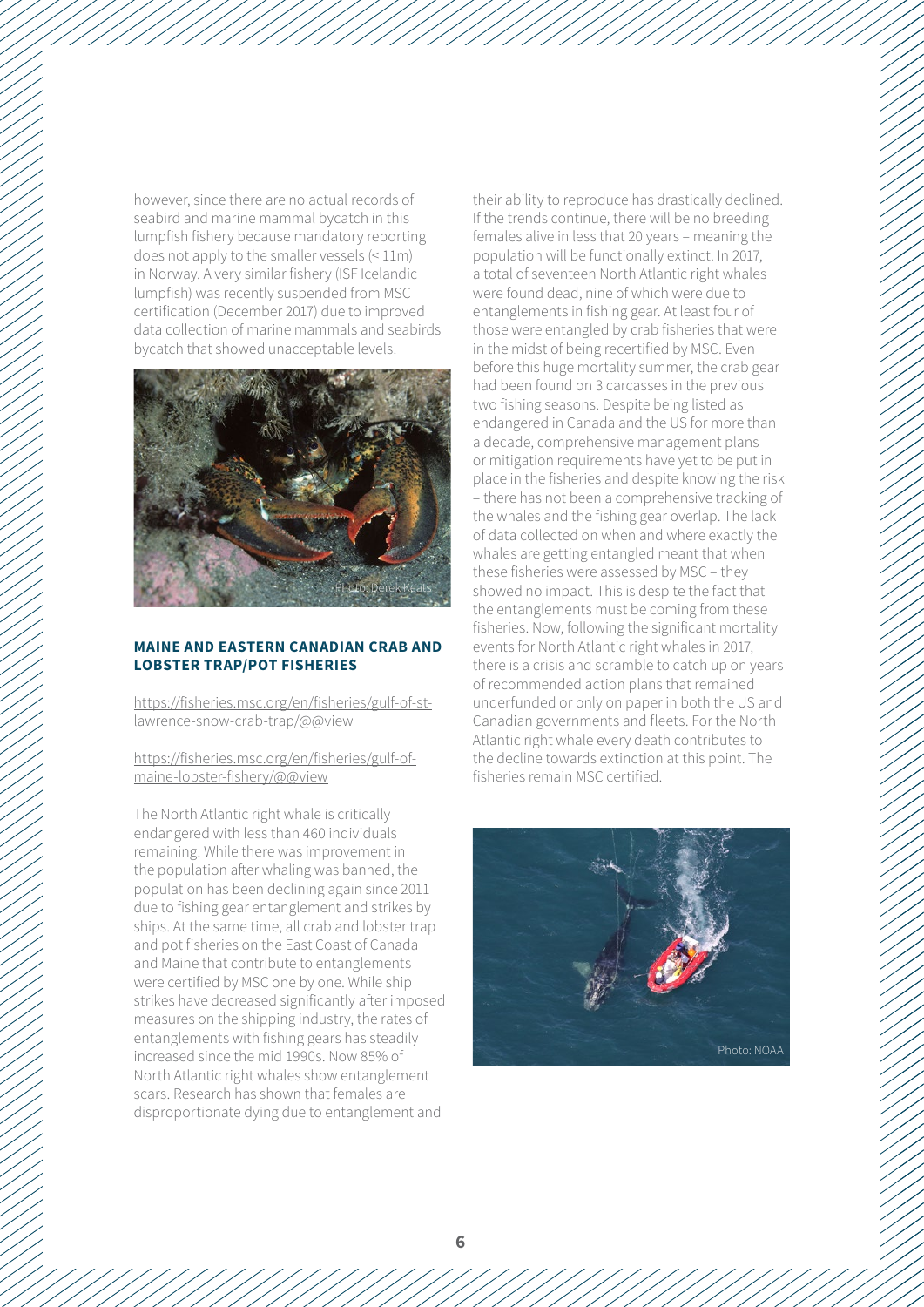### **PAST Northeastern yellowfin and skipjack tuna purse seine fishery**

[https://fisheries.msc.org/en/fisheries/](%0Dhttps://fisheries.msc.org/en/fisheries/northeastern-tropical-pacific-purse-seine-yellowfin-and-skipjack-tuna-fishery%0D) [northeastern-tropical-pacific-purse-seine](%0Dhttps://fisheries.msc.org/en/fisheries/northeastern-tropical-pacific-purse-seine-yellowfin-and-skipjack-tuna-fishery%0D)[yellowfin-and-skipjack-tuna-fishery](%0Dhttps://fisheries.msc.org/en/fisheries/northeastern-tropical-pacific-purse-seine-yellowfin-and-skipjack-tuna-fishery%0D)

The Pacific Alliance for Sustainable Tuna (PAST) Northeastern Tropical Pacific Purse Seine yellowfin and skipjack tuna fishery received MSC certification in September 2017. The fishery involves the deliberate targeting of dolphins by purse seine boats to find tuna. As a result of this fishing method, dolphins are killed and injured and thrown back to the sea, and research has shown that this type of fishing has also negatively impacted both dolphin birth rates and calf survival rates. As noted in an objection to the PAST fishery (overturned), there have been no fishery-independent dolphin surveys conducted in the area since 2006; certain depleted dolphin species have not recovered, and at least one stock (the western/southern offshore spotted dolphin) may be in decline. The fishery is currently under an expedited audit, in part due to concerns regarding fishing by the Mexican tuna fleet within a Marine Protected Area.



#### **The PNA skipjack and yellowfin purse seine fishery**

[https://fisheries.msc.org/en/fisheries/pna](https://fisheries.msc.org/en/fisheries/pna-western-and-central-pacific-skipjack-and-yellowfin-unassociated-non-fad-set-tuna-purse-seine/%40%40view%0D)[western-and-central-pacific-skipjack-and](https://fisheries.msc.org/en/fisheries/pna-western-and-central-pacific-skipjack-and-yellowfin-unassociated-non-fad-set-tuna-purse-seine/%40%40view%0D)[yellowfin-unassociated-non-fad-set-tuna-purse](https://fisheries.msc.org/en/fisheries/pna-western-and-central-pacific-skipjack-and-yellowfin-unassociated-non-fad-set-tuna-purse-seine/%40%40view%0D)[seine/@@view](https://fisheries.msc.org/en/fisheries/pna-western-and-central-pacific-skipjack-and-yellowfin-unassociated-non-fad-set-tuna-purse-seine/%40%40view%0D)

The Parties to the Narau Agreement (PNA) skipjack and yellowfin fishery is the largest purse seine tuna fishery in the western and central pacific with an annual catch of more than 1.2 million metric tons. It was first certified in 2011 and is currently undergoing recertification for approximately half of its catch volume. This part of the catch is caught in unassociated sets or 'free school' sets, i.e. without setting around Fish Aggregating Devices (FADs). FAD fishing is when an floating object is set in the ocean that schools of fish will congregate around, making it easier to find and encircle whole schools of tuna. There tends to be high levels of bycatch of other animals like sea turtles, sharks, rays, and mammals that also aggregate with the tuna. The PNA tuna 'free school' fishing sets have relatively low bycatch rates and pass MSC certification. However, the same vessels, during the same trip and mostly even on the same day also catch tuna by setting on drifting FADs. This part of the catch resulted in a bycatch of approximately 68,000 of mostly juvenile silky sharks in 2016 based on observer reports. An even higher, unknown number of sharks also die following entanglement in the estimated 80,000 drifting FADs in the area which often get lost and eventually also beach onto coral reefs and other sensitive marine habitat creating significant cumulative impacts. Since this part of fishing activities is however not part of the MSC certification, there is neither a requirement to record this bycatch nor to implement measures to reduce the overall amount of bycatch over the period of certification. Furthermore, there were still more than 300 instances of shark finning reported by observers in 2015 – more than 3 years after the fishery had been MSC certified. No "fins attached policy" has been adopted or has been proposed for recertification.